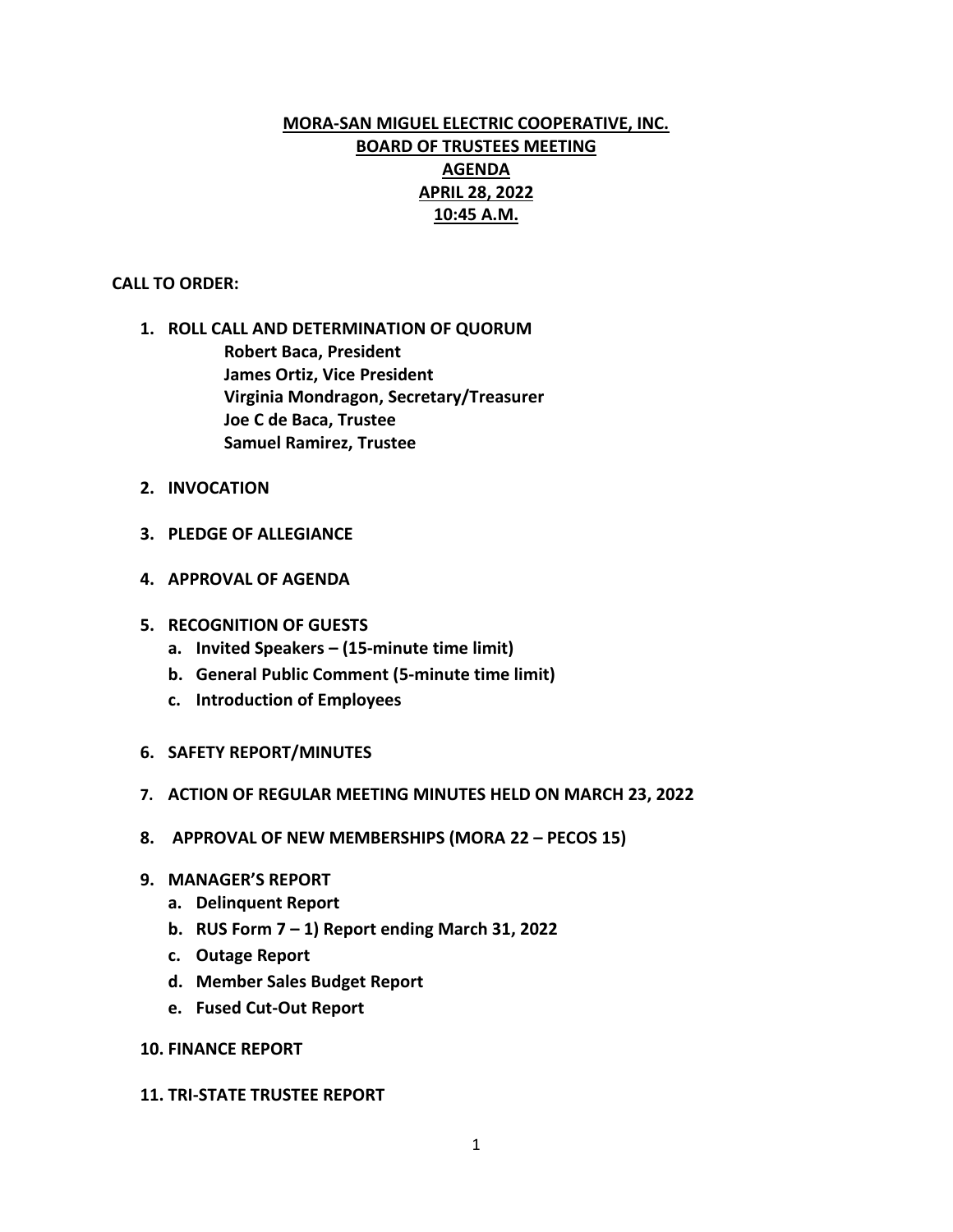#### **12. NMRECA TRUSTEE REPORT**

#### **13. ON-GOING BUSINESS**

- **a. Tri-State Bill/MSM Solar Bill**
- **b. New Mexico Rural Electric Self-Insurer's Fund "The Carl M. Turner Safety Achievement" award given to MSMEC for January 1, 2020-December 31, 2020**
- **c. Term Sheet – prepared and presented by Lucky Corridor LLC.**

### **14. NEW BUSINESS**

- **a. 2021 Annual Audit Report – Randy Robinson, Partner with Bolinger, Segars, Gilbert and Moss, L.L.P. to present findings from the audit**
- **b. Resolution No. 04-28-22-002 – 2022 Linemen Appreciation Recognition**
- **c. Application for Grand/Loan Funds from the Infrastructure and Job Act**
- **d. MSMEC Alcohol and Drug Policy – Board Policy No. 215 – Draft Revision**
- **e. 2012-2021 Consumer Bad Debt, Policy/Procedures**
- **f. Recognition of Pecos Canyon Volunteer Fire and Rescue Department, in response to their effort and containment of The Dalton Canyon Fire caused by downed powerlines**
- **g. College/Career Fair Packets – MSMEC's participation in school fairs for our district schools**
- **h. National Rural Utilities Cooperative Finance Corporation's (CFC) Cooperative System Integrity Fund**
- **i. 2022 CFC Annual Membership Meeting**
- **j. NMRECA Nominee for Member of Board of Directors 2022-2023 & Voting Representative Credential**
- **k. Disaster Declarations for Mora and San Miguel Counties**
- **l. Resolution No. 04-28-2022-003 – Declaring MSMEC Service Territory a Disaster Area cased by the Hermits Peak and Calf Canyon Wildfires**

### **15. MSMEC EDUCATIONAL FOUNDATION**

**a. 2022 Scholarship Applications Received** 

### **16. CORRESPONDENCE**

**a. 2022 NMRECA Annual Meeting & Vendor Expo - Agenda**

### **17. INFORMATION**

**a. Calendar of Events**

### **18. EXECUTIVE SESSION**

- **a. Personnel Matters**
- **b. Update on Union Matters**
- **c. Litigation Matters**